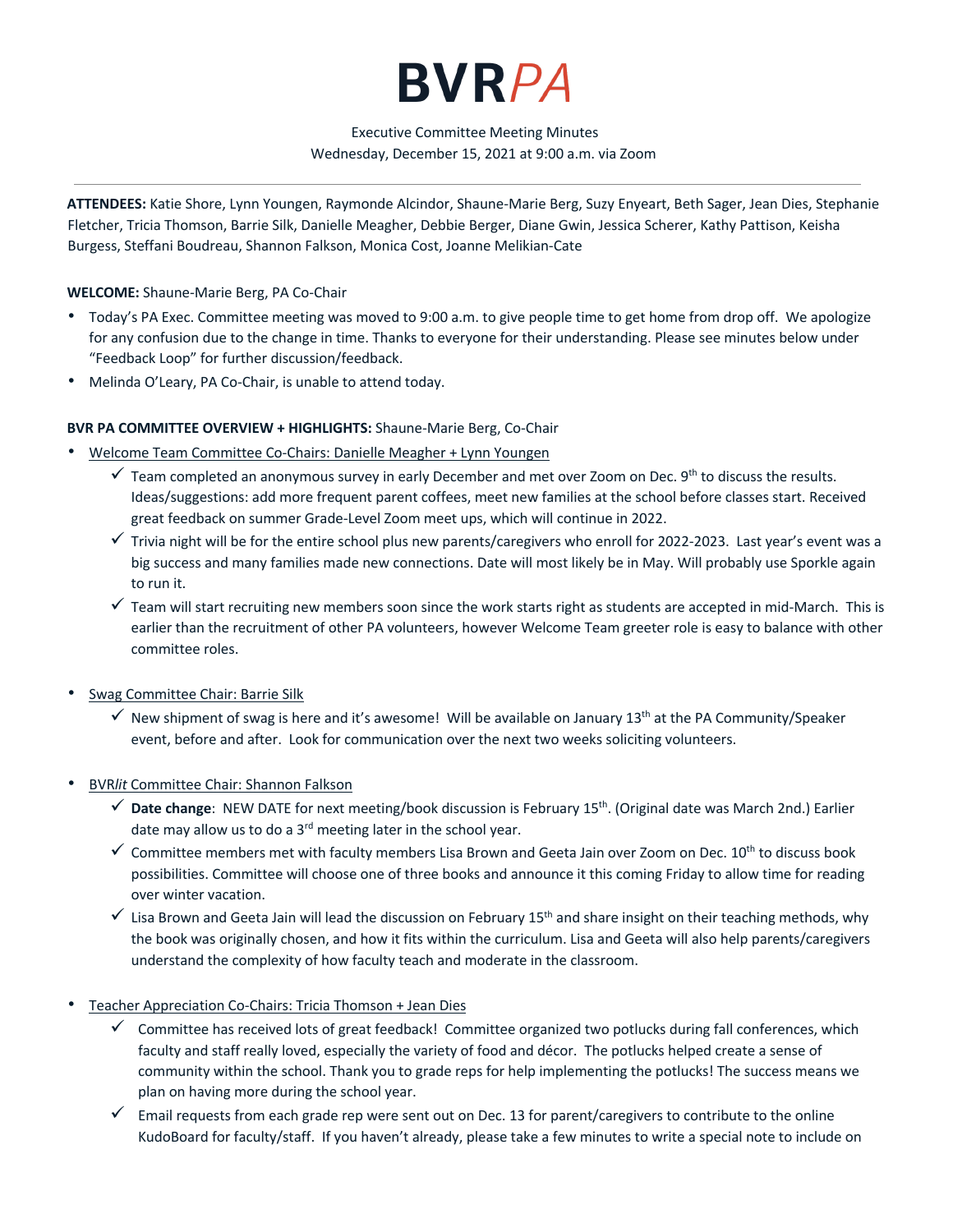the board. As of today, the KudoBoard has 35-37 submissions. Deadline is Dec. 16th at 5:00 pm, then will be sent out the morning of Friday, Dec. 17, before winter break. Grade reps will send one more email reminder to all parents/caregivers before the board is 'closed'.

- $\checkmark$  Future plans:
	- planning additional potlucks for US conferences on 1/20, MS conferences on 2/25. Volunteer requests will go out after winter break. People signed up quickly for the fall potlucks; same enthusiasm is expected.
	- Core team of volunteers will meet in January to review feedback from October faculty survey. Team will use the feedback to evaluate what we've done so far, brainstorm new ideas, and plan for the rest of the year. Emphasis on low cost/high impact due to the small budget, and will keep this under consideration for future meetings and plans.
- Teacher appreciation week is first week of May, planning will begin after winter break.

# • PIN Committee Co-Chairs: Danielle Meagher + Suzy Enyeart

- PIN hosted a Zoom meeting for Independent School PA Chairs from the Boston region. Great networking and idea sharing in breakout rooms. Shaune attended and learned a lot of great information regarding building community while the pandemic limits what we can do. She will do a write-up and share with the Exec. Committee.
- $\checkmark$  Upcoming meeting information will be sent out through grade reps. All parent/caregivers are welcome to attend, but must register to get the Zoom log-in information. Flyer: PIN Remaining Meetings 2021 22 final.pdf - Google Drive
	- January 12: Heads of school from Meadowbrook, Milton Academy, Montrose School, and Pingree will discuss building and shaping community and culture during the ongoing pandemic.
	- February 16: Stanford parenting center panel discussing mental health during challenging times.
	- March 3: Harlan Cohen (NYT best-selling author of *The Naked Roommate* will discuss how students can get comfortable with the uncomfortable.
	- May 12: Community Service Awards presented for student and school-based projects. Recognition and monetary awards up to \$500 are available.
- Events Committee Chair: Monica Cost
	- ü PA Community Event **New Date January 13, 6:30-8:00 p.m.** (Rescheduled from December 7th.) Dr. Charmaine Jackman will discuss emotional wellness in today's adolescent. Email request for volunteers will go out after break.
	- ü PA Community Event **TASTE!** scheduled for April 9th. There are several committees and planning has begun! Reach out to Monica if you're interested in helping.

## **FEEDBACK LOOP:** Shaune-Marie Berg, PA Co-Chair

- Start Time of PA Exec. Comm. Meetings: suggestions/thoughts
	- $\checkmark$  9:00 am Zoom start was initiated to help with parents getting back home from morning drop-off, but the later start time is challenging for people who start their workday at 9:00 am.
	- $\checkmark$  Considering mixing up start times to accommodate more people (from January to May, majority of meetings should be in person). Possibility of a lunch time meeting.
	- $\checkmark$  Is always challenging to find time that works for everyone, however some are flexible with either time
	- $\checkmark$  Plan agenda so that folks who need to leave early can present first
	- $\checkmark$  Please continue to reach out with any additional feedback.
- Zoom question: How do we get transcript/info that is posted in each meeting's chat?
	- $\checkmark$  Can save chat (click on the three dots in the lower right-hand corner of chat box). Chat will save in your Downloads folder.
	- $\checkmark$  Important links are typically included in meeting minutes.
- Canvas follow up from last meeting: